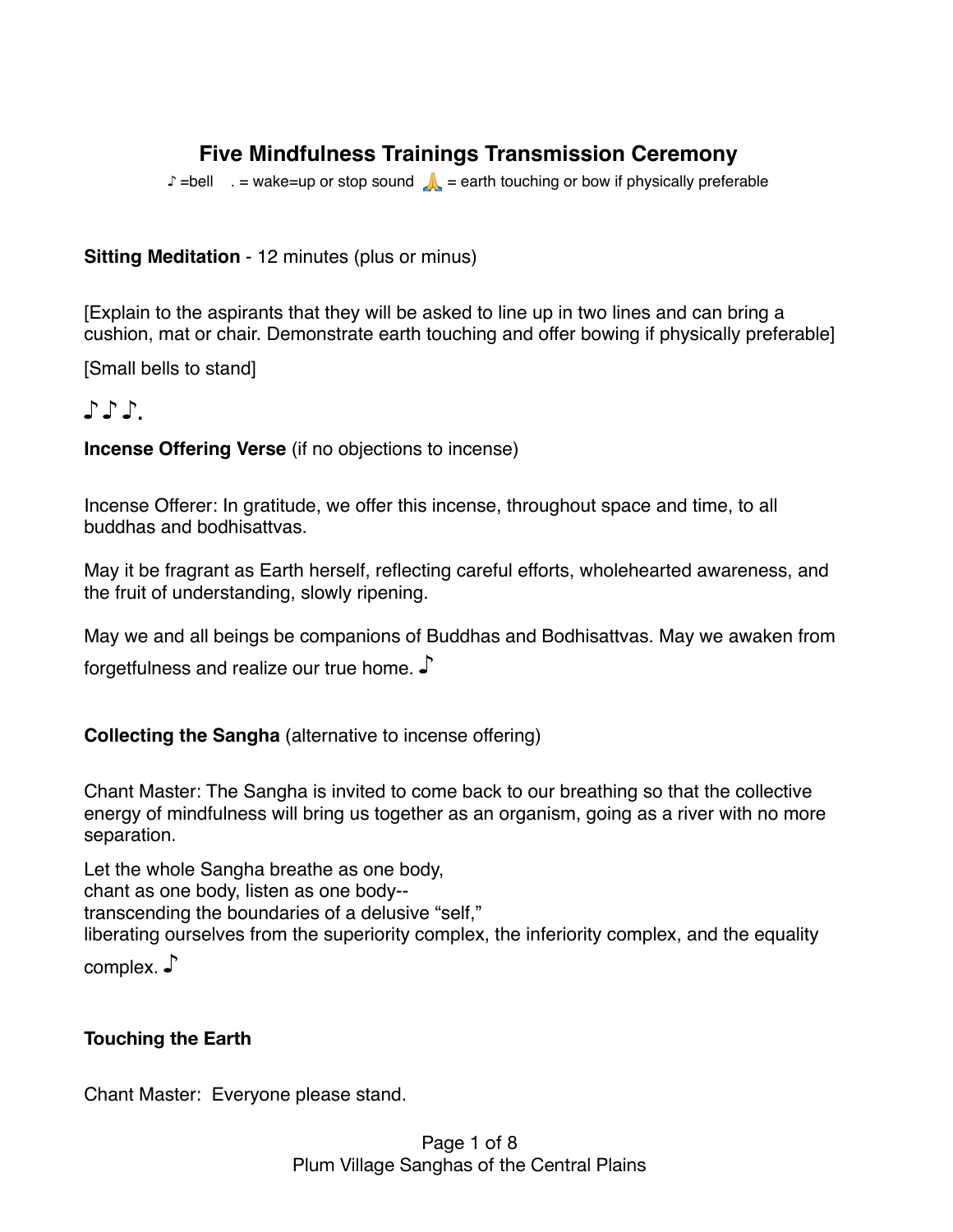Chant Master**:** The one who bows and the one who is bowed to are both by nature empty. Therefore the communication between them is inexpressibly perfect. Our practice center is the Net of Indra reflecting all Buddhas everywhere. And with my own person in front of each Buddha

I go with my whole life for refuge. J

Chant Master: Please touch the earth at the sound of each bell.

Chant Master: Offering light in the Ten Directions,

All: the Buddha, the Dharma, and the Sangha, to whom we bow in gratitude.  $\mathcal{L}$ .

Chant Master: Teaching and living the way of awareness in the very midst of suffering and confusion,

All: Shakyamuni (Shah-kya-moo-nee) Buddha the Fully Enlightened One, to whom we bow in gratitude.  $\int$ 

Chant Master: Mother of all Buddhas, bodhisattvas and all beings, nourishing, holding, and healing all,

All: Bodhisattva Gaia (Guy-uh), Great Mother Earth, Precious Jewel of the Cosmos, to whom we bow in gratitude.  $\mathcal{L}$ 

Chant Master: Radiating light in all directions, source of life on earth,

All: Mahavairocana (Ma-ha-vy-ro-cha-nuh) Tathagata (Ta-tha-guh-tuh), Great Father Sun,

Buddha of infinite light and life, to whom we bow in gratitude.  $\blacksquare$ 

Chant Master: Showing the way fearlessly and compassionately,

All: the stream of all our ancestral teachers, to whom we bow in gratitude.  $\int \int \mathbf{r}$ .

### **Sutra Opening Verses and Heart Sutra Recitation**

All: Namo Tassa Bhagavato Arahato Samma Sambuddhasa (3 times then ♪)

(pronounced Na-moe Tah-sah Bah-gah-vah-toe Ahr-a-hah-toe Sah-muh Som-boo-dah-suh) (Homage to the blessed one, the worthy undefiled one, the perfectly self-awakened one)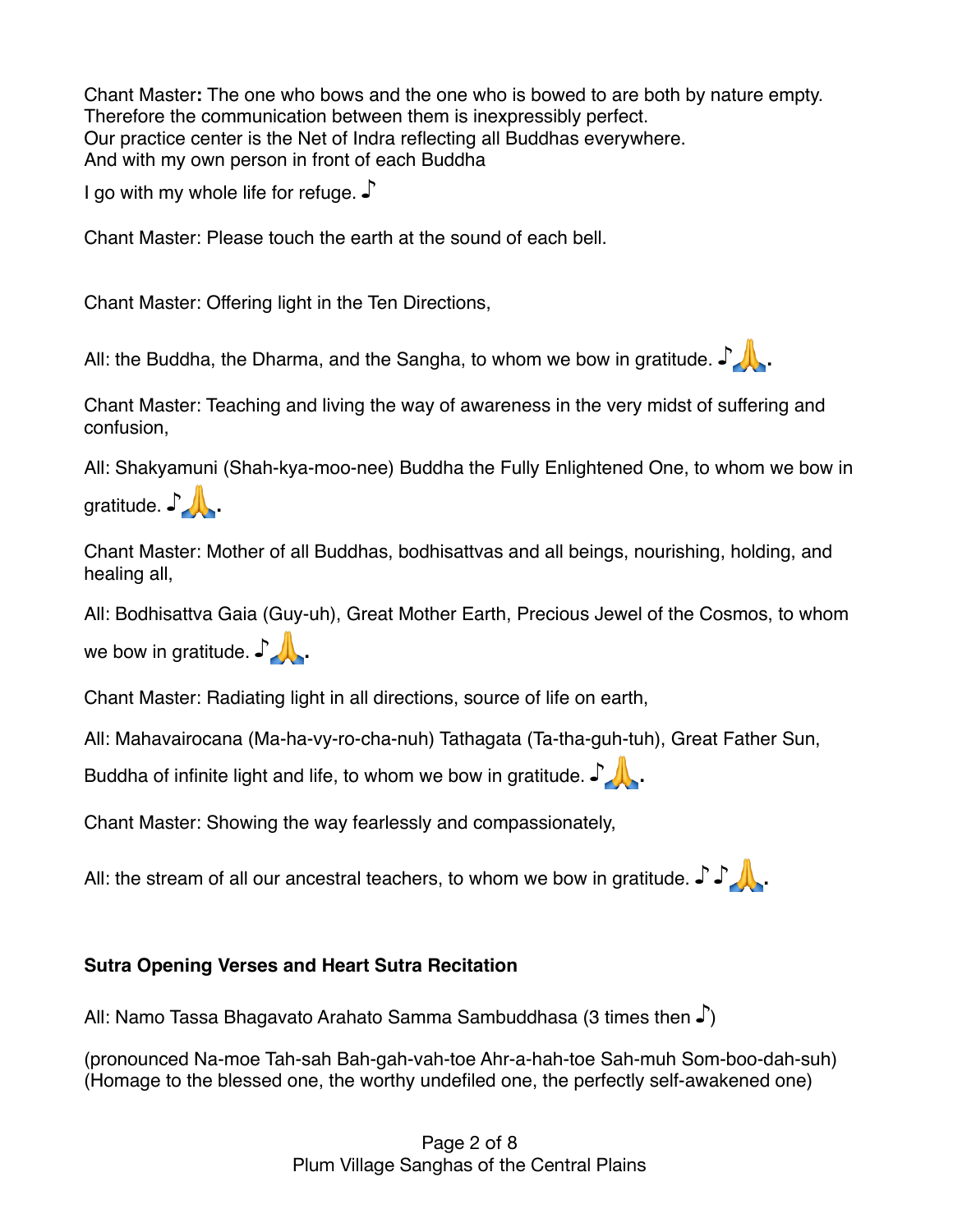All: The Dharma is deep and lovely. We now have a chance to see, study and to practice it.

We vow to realize its true meaning. J

### **The Insight that Brings Us to the Other Shore** - See separate sheet music

### **Sanghakarman Procedure**

Sanghakarman Master: Has the entire community assembled?

Sangha Convener: Yes, the entire community has assembled.

Sanghakarman Master: Is there harmony in the community?

Sangha Convener: Yes, there is harmony.

Sanghakarman Master: Why has the community assembled today?

Sangha Convener: The community has assembled to perform the Sanghakarman of transmitting the Five Mindfulness Trainings.

Sanghakarman Master: Noble community, please listen. Today, \_\_\_\_\_\_\_\_\_\_\_\_\_, has been chosen as the day to transmit the Five Mindfulness Trainings. The community has assembled at the appointed time and is ready to transmit and receive the Mindfulness Trainings in an atmosphere of harmony. Thus, the transmission can proceed. Such is the proposal. Is the proposal clear and complete?

Everyone: Clear and complete. ♪

### **Introductory Words and Arrangement**

Transmission Master: The community has gathered in this moment to give spiritual support to our dear friends who will make the determination to bring the Five Mindfulness Trainings into their lives. Dear community, please enjoy your breathing and remain fully present while we listen to three sounds of the bell. The sound of the bell is the voice of Awakening, calling us

back to our True Selves. ♪ ♪ ♪

We would now like to invite those wishing to take the 5 mindfulness trainings to come forward and stand before the sangha as your name is read. Please bring a mat and cushion with you if needed.

*[Read the names of the aspirants]*

Page 3 of 8 Plum Village Sanghas of the Central Plains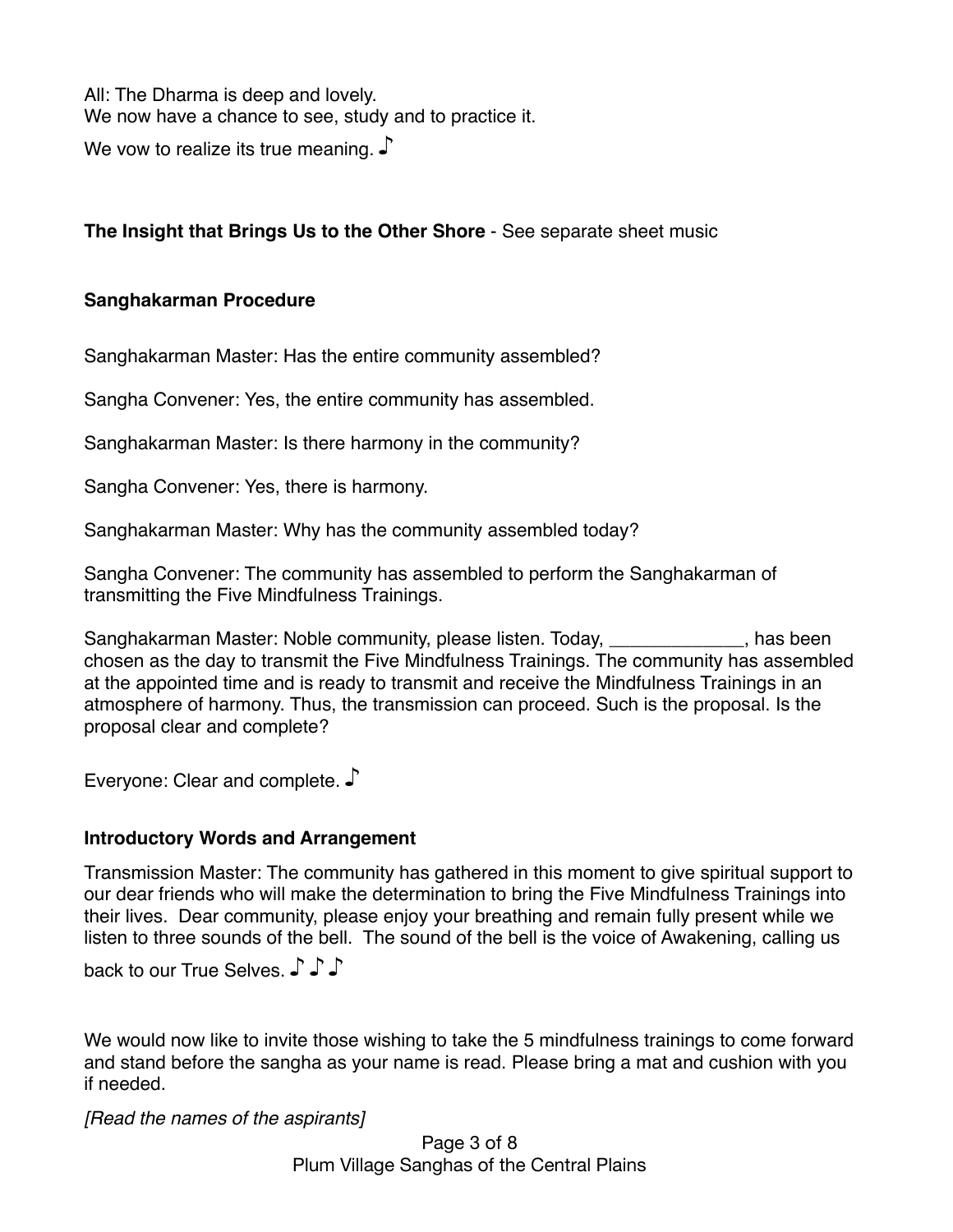If there is anyone else who would like to receive the Trainings, or renew their aspiration to practice the Trainings, please stand up, say your name, and come forward to join the others.

*[Aspirants come forward and stand]*

### **The Four Gratitudes**

Transmission Master: Dear Sisters and Brothers, please join your palms. We will now practice the Four Gratitudes, taking a moment to connect deeply with all the beings who make our life possible, our parents, our teachers, our friends and all species. After the recitation of each line, please touch the earth one time at the sound of the bell, then stand with the stop sound of the bell.

In gratitude to our mother and father who have given us life, we touch the Earth before the

Three Jewels. ♪

In gratitude to our teachers, who have shown us how to understand, love and live in the

present moment, we touch the Earth before the Three Jewels. ♪

In gratitude to our friends, who guide and support us in difficult moments, we touch the Earth

before the Three Jewels. ♪

In gratitude to all beings in the animal, plant, and mineral worlds, who support our life and

make our world beautiful, we touch the Earth before the Three Jewels.  $\int \int \int$ .

## **Remembering the Three Jewels**

Transmission Master: Dear Sisters and Brothers, the way of understanding, love, and compassionate action has been taught and practiced by many generations for many centuries. Your aspiration to continue this practice is supported by many conditions. Among them, are the Buddha, the Dharma, and the Sangha – the Three Jewels.

From an historical perspective, the Buddha is the awakened teacher Shakyamuni, the Dharma is the path of understanding and compassion that he taught, and the Sangha is the community that practiced according to those teachings.

Yet the Three Jewels are also found, right here and now, within each one of us and all other species. For the Three Jewels also refers to our own capacity to be awakened, the practice we undertake to develop our understanding and compassion, and the support and nourishment we offer to and receive from our family, community and society.

In order to celebrate and remember the presence of the Three Jewels in our lives, I would like to invite the entire community to recite together the Three Ancient Refuge Vows.

Please repeat after me:

I take refuge in the Buddha, and all teachers who show me the way in this life.

Page 4 of 8 Plum Village Sanghas of the Central Plains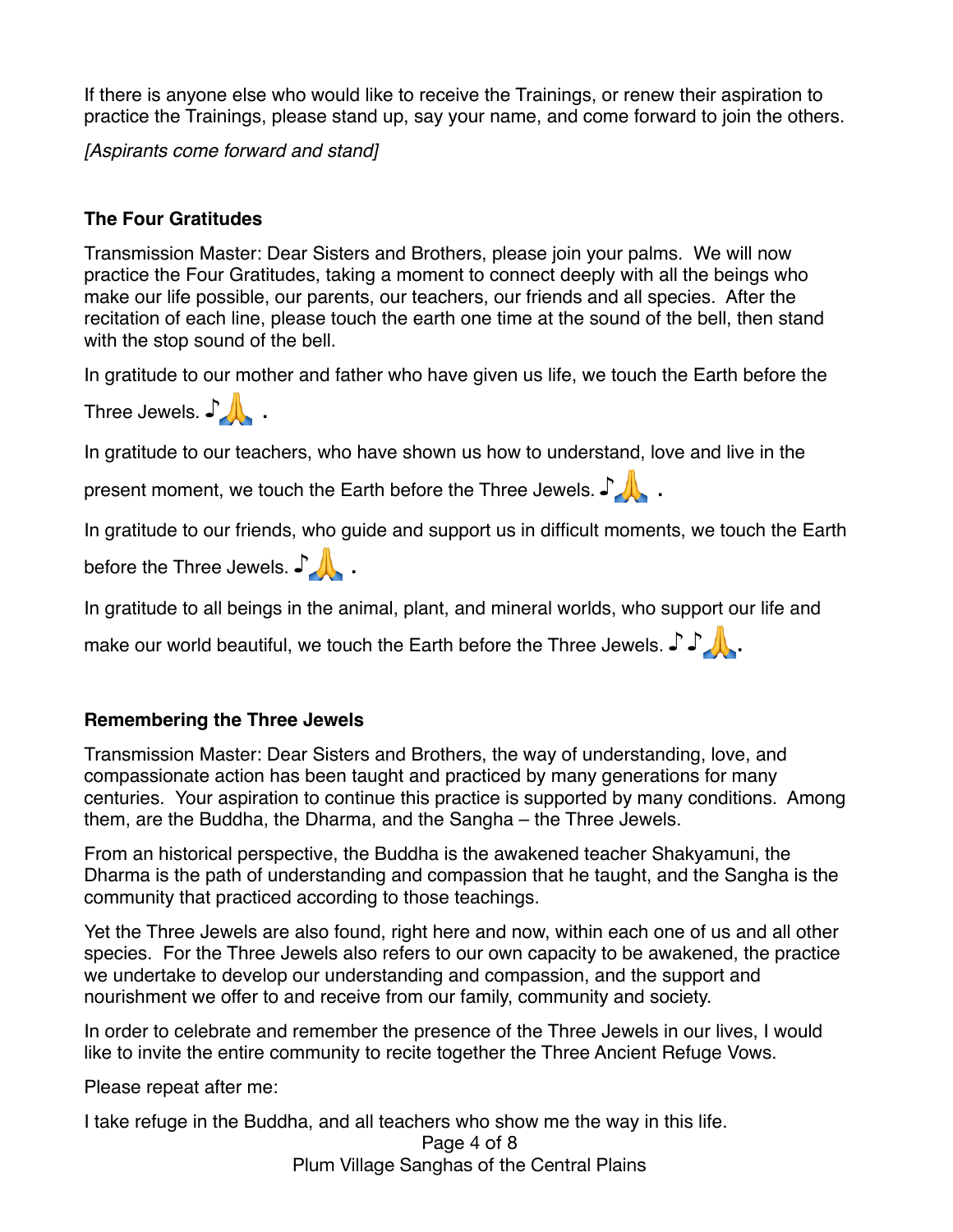I take refuge in the Dharma, and all teachings of understanding and love.

I take refuge in the Sangha, and all communities that live in harmony and awareness.

♪ ♪

### **The Five Mindfulness Trainings**

Transmission Master: This is the moment of the transmission of the Five Mindfulness Trainings.

The Mindfulness Trainings have the capacity to protect life and make it beautiful, encouraging us in the direction of peace, joy, liberation, and awakening. To practice the Trainings is to cultivate the insight of Interbeing, which can remove all discrimination, intolerance, anger, fear, and despair. If practiced well, the Mindfulness Trainings can be a foundation for healing, transformation, and happiness in our lives, and also in the lives of our family, society and our relation with the Earth.

As we solidify our aspiration to take up the path of non-harming, may we be strengthened by the following verse. Please offer a bow or touch the earth at the sound of the bell:

With support of the earth, sky and waters, I take up the Way of Non-harming. Witnessed by all beings, Those who walk, fly and swim, And those who remain rooted, I walk the Way of Non-harming. In recognition of the brief second That earth, water, sky and Sun Come together to form "me",

I embody the Way of Non-harming. ♪



The Trainings will now be read, one by one, by members of the community around you. Please listen with a calm and clear mind. After each reading there will be a pause for reflection, and you will be asked if you will make the commitment to receive, study and practice the training that that has been read. Answer, "Yes, I do", and offer a bow or earth touching each time you see you have the capacity to do so. Sisters and Brothers are you ready?

## **The First Mindfulness Training**

### **Reverence For Life**

Aware of the suffering caused by the destruction of life, I am committed to cultivating the insight of interbeing and compassion and learning ways to protect the lives of people, animals, plants, and minerals. I am determined not to kill, not to let others kill, and not to support any act of killing in the world, in my thinking, or in my way of life. Seeing that harmful

> Page 5 of 8 Plum Village Sanghas of the Central Plains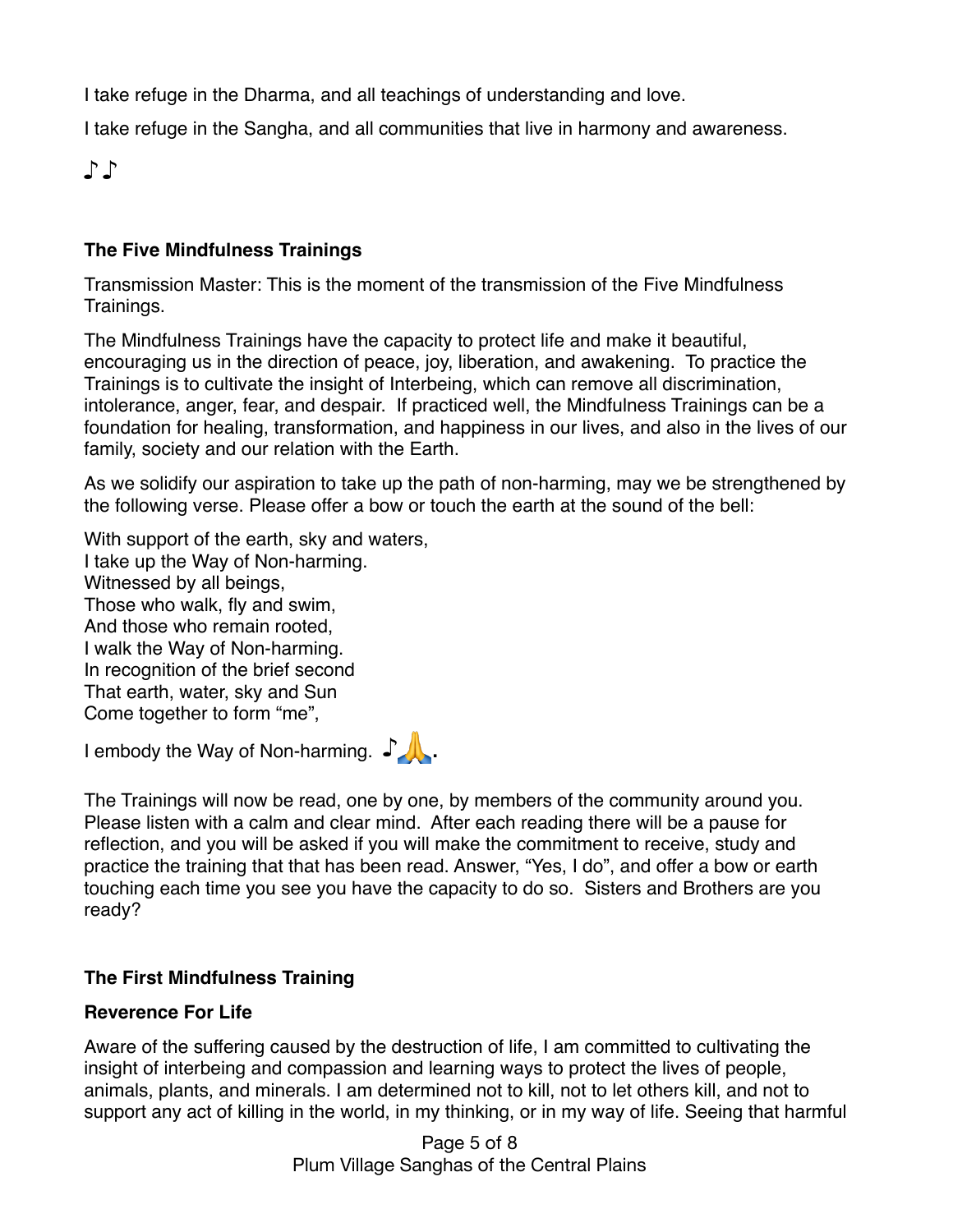actions arise from anger, fear, greed, and intolerance, which in turn come from dualistic and discriminative thinking, I will cultivate openness, non-discrimination, and non-attachment to views in order to transform violence, fanaticism, and dogmatism in myself and in the world.

This is the first of the Five Mindfulness Trainings, do you make the commitment to receive, study and practice it?

Aspirants: Yes, I do. ♪

## **The Second Mindfulness Training**

## **True Happiness**

Aware of the suffering caused by exploitation, social injustice, stealing, and oppression, I am committed to practicing generosity in my thinking, speaking, and acting. I am determined not to steal and not to possess anything that should belong to others; and I will share my time, energy, and material resources with those who are in need. I will practice looking deeply to see that the happiness and suffering of others are not separate from my own happiness and suffering; that true happiness is not possible without understanding and compassion; and that running after wealth, fame, power and sensual pleasures can bring much suffering and despair. I am aware that happiness depends on my mental attitude and not on external conditions, and that I can live happily in the present moment simply by remembering that I already have more than enough conditions to be happy. I am committed to practicing Right Livelihood so that I can help reduce the suffering of living beings on Earth and reverse the process of global warming.

This is the second of the Five Mindfulness Trainings, do you make the commitment to receive, study and practice it?

Aspirants: Yes, I do. ♪

## **The Third Mindfulness Training**

### **True Love**

Aware of the suffering caused by sexual misconduct, I am committed to cultivating responsibility and learning ways to protect the safety and integrity of individuals, couples, families, and society. Knowing that sexual desire is not love, and that sexual activity motivated by craving always harms myself as well as others, I am determined not to engage in sexual relations without true love and a deep, long-term commitment made known to my family and friends. I will do everything in my power to protect children from sexual abuse and to prevent couples and families from being broken by sexual misconduct. Seeing that body and mind are one, I am committed to learning appropriate ways to take care of my sexual energy and cultivating loving kindness, compassion, joy and inclusiveness – which are the four basic elements of true love – for my greater happiness and the greater happiness of others. Practicing true love, we know that we will continue beautifully into the future.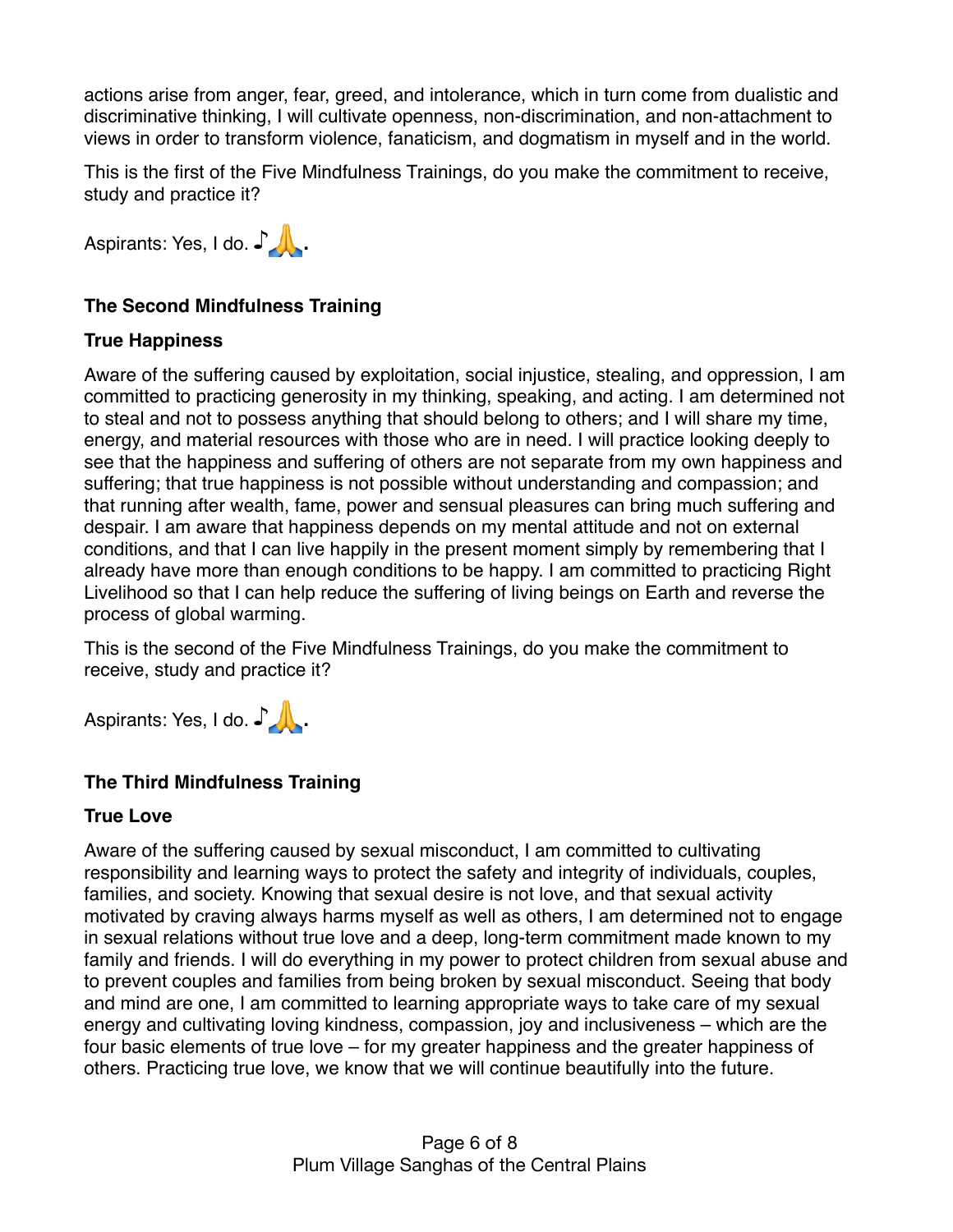This is the third of the Five Mindfulness Trainings, do you make the commitment to receive, study and practice it?



### **The Fourth Mindfulness Training**

#### **Loving Speech and Deep Listening**

Aware of the suffering caused by unmindful speech and the inability to listen to others, I am committed to cultivating loving speech and compassionate listening in order to relieve suffering and to promote reconciliation and peace in myself and among other people, ethnic and religious groups, and nations. Knowing that words can create happiness or suffering, I am committed to speaking truthfully using words that inspire confidence, joy, and hope. When anger is manifesting in me, I am determined not to speak. I will practice mindful breathing and walking in order to recognize and to look deeply into my anger. I know that the roots of anger can be found in my wrong perceptions and lack of understanding of the suffering in myself and in the other person. I will speak and listen in a way that can help myself and the other person to transform suffering and see the way out of difficult situations. I am determined not to spread news that I do not know to be certain and not to utter words that can cause division or discord. I will practice Right Diligence to nourish my capacity for understanding, love, joy, and inclusiveness, and gradually transform anger, violence, and fear that lie deep in my consciousness.

This is the fourth of the Five Mindfulness Trainings, do you make the commitment to receive, study and practice it?

Aspirants: Yes, I do. ♪ \_\_

### **The Fifth Mindfulness Training**

#### **Nourishment and Healing**

Aware of the suffering caused by unmindful consumption, I am committed to cultivating good health, both physical and mental, for myself, my family, and my society by practicing mindful eating, drinking, and consuming. I will practice looking deeply into how I consume the Four Kinds of Nutriments, namely edible foods, sense impressions, volition, and consciousness. I am determined not to gamble, or to use alcohol, drugs, or any other products which contain toxins, such as certain websites, electronic games, TV programs, films, magazines, books, and conversations. I will practice coming back to the present moment to be in touch with the refreshing, healing and nourishing elements in me and around me, not letting regrets and sorrow drag me back into the past nor letting anxieties, fear, or craving pull me out of the present moment. I am determined not to try to cover up loneliness, anxiety, or other suffering by losing myself in consumption. I will contemplate interbeing and consume in a way that preserves peace, joy, and well-being in my body and consciousness, and in the collective body and consciousness of my family, my society and the Earth.